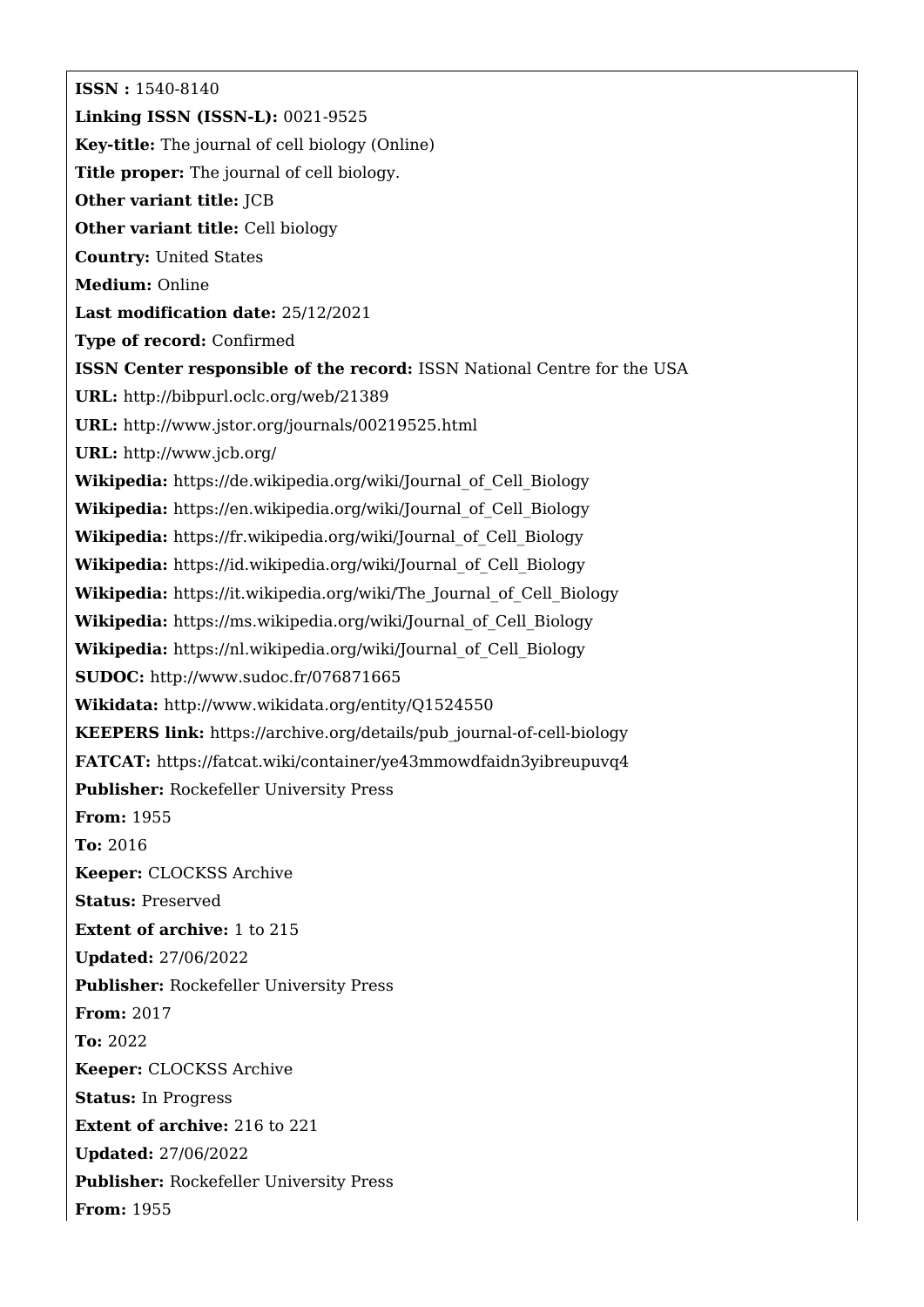**To:** 2014 **Keeper:** Internet Archive **Status:** Preserved **Extent of archive:** 1 to 207 **Updated:** 01/01/1970 **Publisher:** Rockefeller University Press **From:** 1955 **To:** 2019 **Keeper:** LOCKSS Archive **Status:** Preserved **Extent of archive:** 1 to 218 **Updated:** 27/06/2022 **Publisher:** Rockefeller University Press **From:** 2020 **To:** 2022 **Keeper:** LOCKSS Archive **Status:** In Progress **Extent of archive:** 219 to 221 **Updated:** 27/06/2022 **Publisher:** The Rockefeller University Press **From:** 1955 **To:** 2022 **Keeper:** Portico **Status:** Preserved